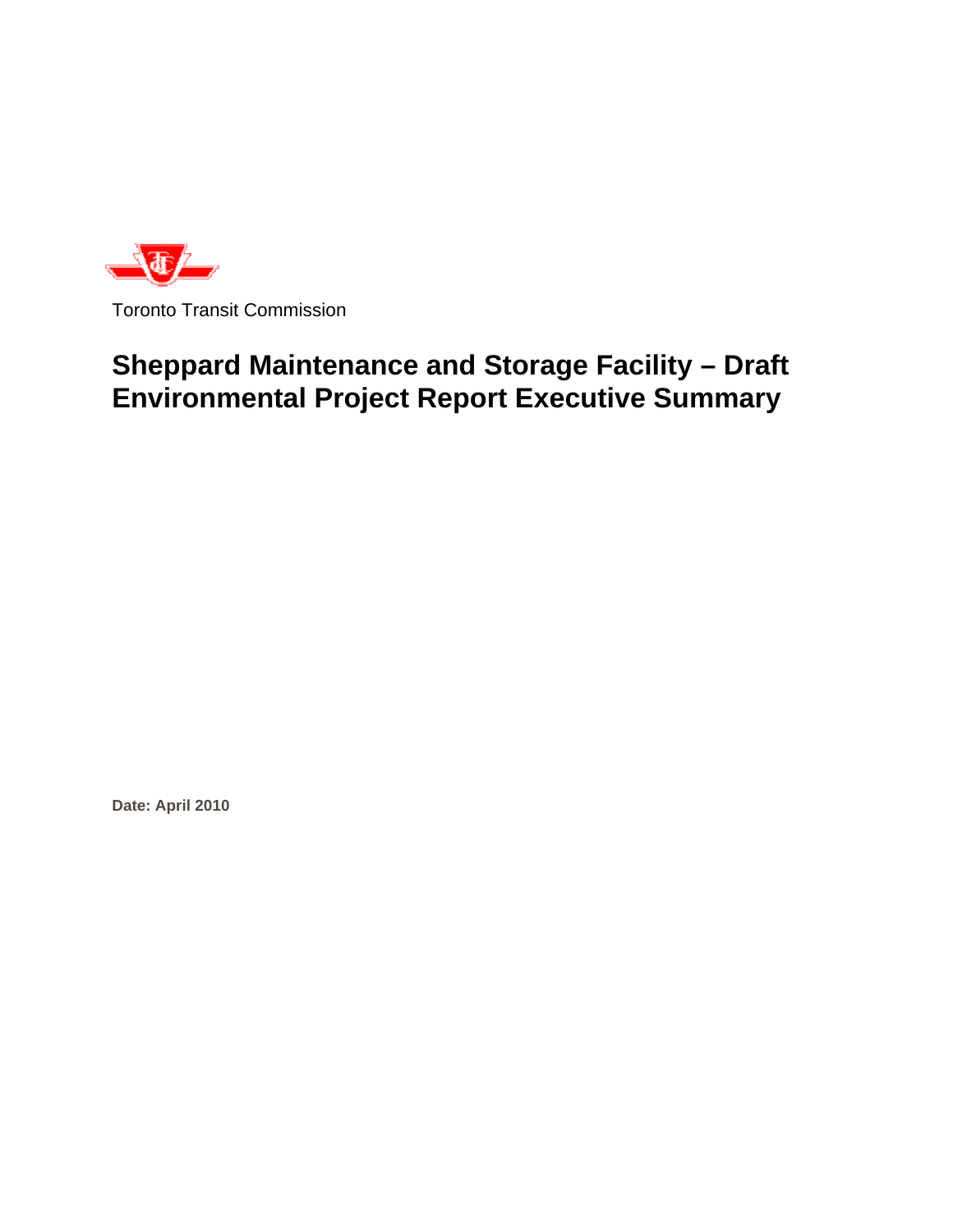# **Table of Contents**

|               |      |       | Page |
|---------------|------|-------|------|
| $\mathbf 1$ . |      |       |      |
|               | 1.1  |       |      |
|               | 1.2  |       |      |
| 2.            |      |       |      |
|               | 2.1  |       |      |
|               | 2.2  |       |      |
|               | 2.3  |       |      |
|               | 2.4  |       |      |
|               | 2.5  |       |      |
|               | 2.6  |       |      |
|               | 2.7  |       |      |
|               | 2.8  |       |      |
|               | 2.9  |       |      |
|               | 2.10 |       |      |
| 3.            |      |       |      |
|               | 3.1  |       |      |
|               |      | 3.1.1 |      |
|               |      | 3.1.2 |      |
|               |      | 3.1.3 |      |
|               |      | 3.1.4 |      |
|               | 3.2  |       |      |
|               | 3.3  |       |      |
| $\mathbf{4}$  |      |       |      |
|               | 4.1  |       |      |
|               |      | 4.1.1 |      |
|               |      | 4.1.2 |      |
|               |      | 4.1.3 |      |
|               | 4.2  |       |      |
|               | 4.3  |       |      |
|               |      | 4.3.1 |      |
|               |      | 4.3.2 |      |
|               | 4.4  |       |      |
|               | 4.5  |       |      |
|               | 4.6  |       |      |
|               | 4.7  |       |      |
|               | 4.8  |       |      |
|               | 4.9  |       |      |
| 5.            |      |       |      |
|               | 5.1  |       |      |
|               | 5.2  |       |      |
|               | 5.3  |       |      |
|               | 5.4  |       |      |
|               | 5.5  |       |      |
|               | 5.6  |       |      |
|               | 5.7  |       |      |
|               | 5.8  |       |      |
|               |      |       |      |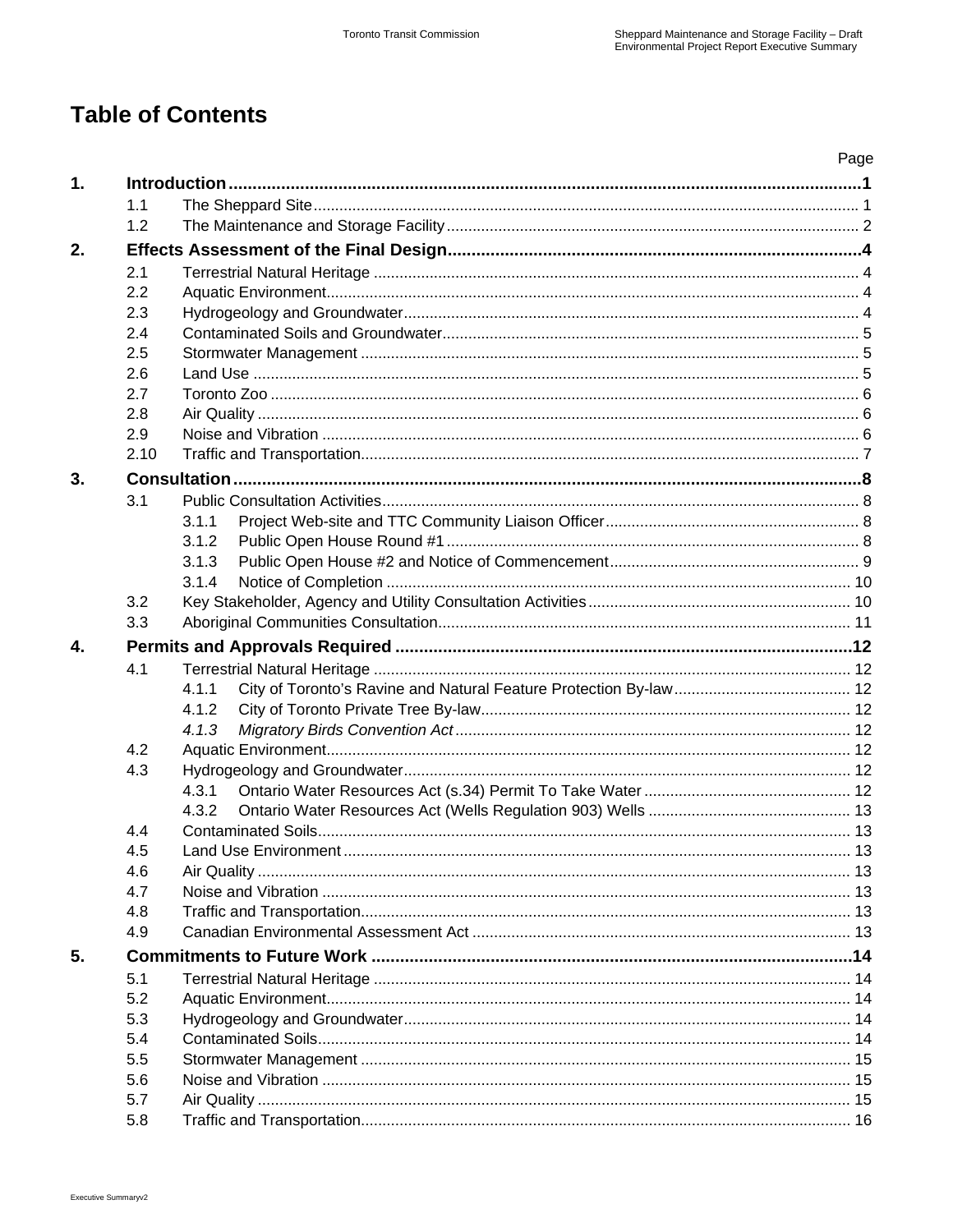# <span id="page-2-0"></span>**1. Introduction**

The Toronto Transit Commission (TTC) is undertaking Preliminary Design and Environmental Assessment (EA) for a new Maintenance and Storage Facility (MSF) for Light Rail Vehicles (LRVs) on Sheppard Avenue East at Conlins Road. This facility will maintain and store LRVs on the approved Sheppard East Light Rail Transit (LRT) lines, as well as other Transit City lines.

Transit City is premised on developing a widely-spaced network of 8 new electric light-rail lines, each on its own right-of-way, which will reach across the City of Toronto. In total, Transit City will see construction of 120 km of new transit lines will added over the entire city. The light-rail lines would provide fast, reliable and environmentallysustainable LRT services to all areas of Toronto, particularly to areas which do not presently have higher order transit services. By 2031, the new light-rail lines are projected to carry 175 million riders per year.

The Environmental Assessment is being conducted under Ontario Regulation 231/08 following the Transit Project Assessment (TPA) Process. The Transit Projects Regulation exempts the proponent of a transit project (in this case TTC) from the requirements under Part II of the EA Act. Under the Transit Projects Regulation, certain projects must follow the TPA Process in order to be exempt (the current project falls under this requirement). The TPA Process is a proponent-driven, self-assessment process that does not require the transit project to be approved by the Minister of the Environment before proceeding. Therefore, the TPA Process provides a defined framework for the proponent to follow in order to complete the accelerated assessment of the potential environmental effects and decision-making within the 120 day assessment timeline.

## **1.1 The Sheppard Site**

The TTC undertook a property search to identify potential locations to accommodate the Sheppard MSF. Several factors were considered in the site selection process. Fundamentally, the site had to be of a sufficient size to accommodate all of the facility components and be in close proximity to the LRT network in order to provide access to the Sheppard LRT line. In addition, it was preferable to acquire a single, vacant parcel of land rather than acquire multiple adjacent properties and/or displace existing residences or business.

The Sheppard/Conlins site was found to be of sufficient size to accommodate all of the TTC's requirements for the facility. The site is owned by the Province of Ontario (Ministry of Transportation) and is currently a vacant lot.

The property identified as the preferred location for the Sheppard MSF is located at the northwest corner of Sheppard Avenue East and Conlins Road in the City of Toronto, Scarborough District (see Exhibit 1). The vacant site is approximately 12.9 hectares (31.8 acres) in size and located north of Sheppard Avenue East, west of Meadowvale Road, east of Morningside Avenue, and south of a decommissioned former Canadian Pacific Railway corridor (and south of the Rouge River Valley). The site extends to the north of Sheppard Avenue approximately 900 m. The property also fronts on Thornmount Drive along a portion of its western boundary and is adjacent to an unopened road allowance for Conlins Road on the eastern boundary.

The surrounding land uses are zoned/designated generally industrial to the west, residential and institutional to the east, commercial to the south, and natural areas to the north (Rouge Park and Toronto Zoo). More specifically, the land uses to the west and south of the site include industrial, retail, commercial and warehouse uses. Immediately to the east is the unopened Conlins Road right-of-way (ROW), which currently contains a short driveway for the parklands to the east, as well as a watercourse which discharges to the Morningside Creek. To the east of the Conlins Road ROW is a small 3 acre park and two proposed school sites (currently unconstructed). Further to the east is a residential development made up of single family detached homes. The site is bordered on the immediate north by a former rail corridor that is now owned by the City of Toronto and proposed to be redeveloped into a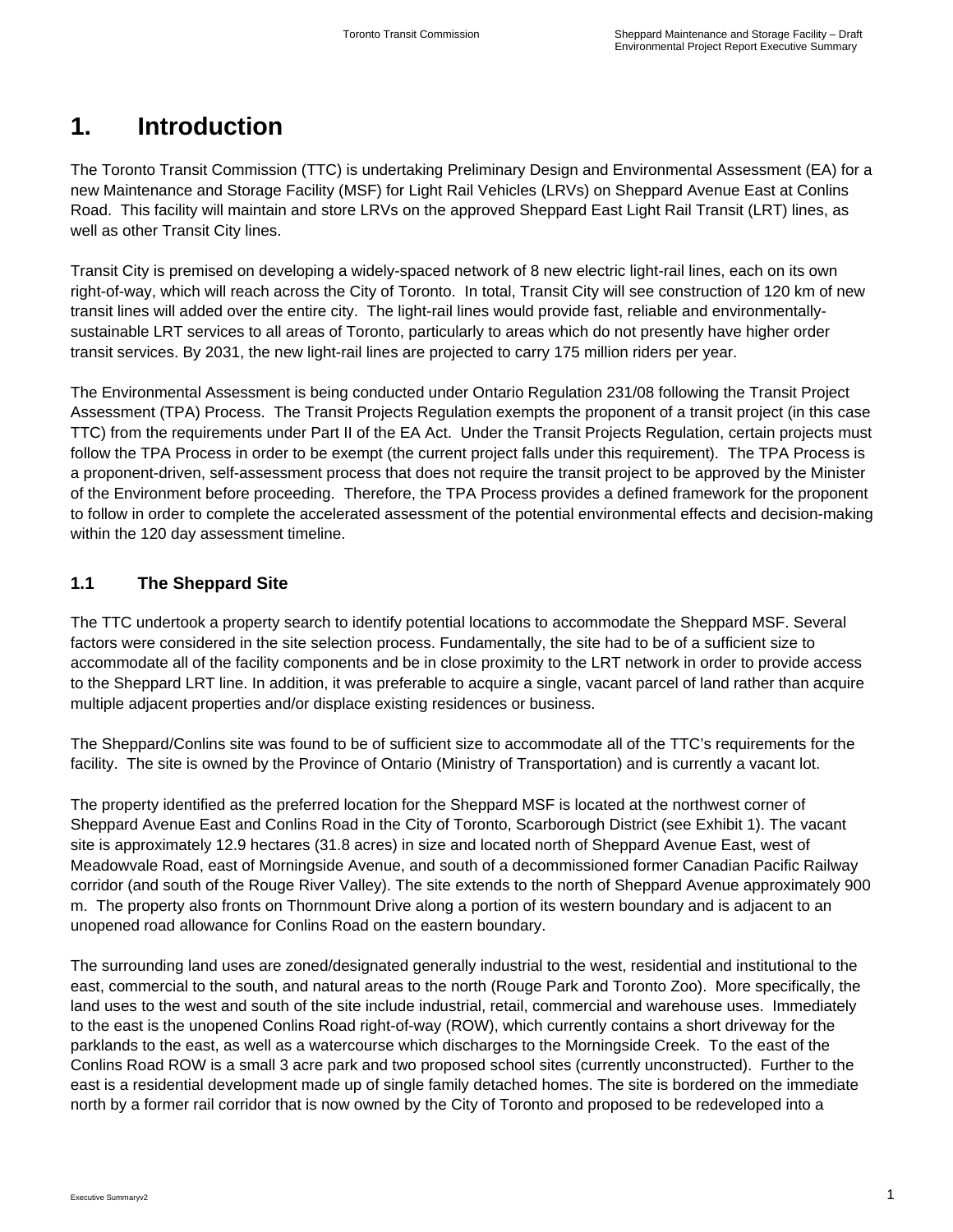<span id="page-3-0"></span>recreational trail. North of the former rail corridor is the Rouge River valley, which is part of Rouge Park. The Rouge River Valley Area of Natural or Scientific Interest (ANSI), and the Morningside Creek Forest Environmentally Significant Area (ESA), lies within this area.

## **1.2 The Maintenance and Storage Facility**

The recommended site layout features the following key components:

- Indoor Maintenance and Repair Facility (Carhouse). The proposed carhouse building will be approximately 16,900 m<sup>2</sup>, and will feature a vegetated green roof, and the entire building will be designed to comply with Toronto Green Standards;
- Maintenance of Way (MoW) Building. The MoW will be approximately 1,500 m2, and will provide office and shop areas for servicing the LRT right-of-way;
- Electrical Substation Building. The substation building will be approximately 890 m2, and it will provide electrical power to the Sheppard LRT line as well as the storage yard, MoW and carhouse; and
- Outdoor LRV Storage Yard. The yard will provide storage for approximately 100 LRVs. An area within the yard is available for future storage track expansion. The complete track system within the yard will be embedded in concrete and will employ the current mitigation system of the rubber "boot" system.

The proposed uses of the buildings and property are more specifically described as:

- LRV vehicle servicing, preventative inspections, and corrective maintenance;
- LRV vehicle body repair;
- LRV vehicle sanding and painting;
- LRV vehicle wheel truing;
- Track and overhead power maintenance;
- TTC administrative and security offices;
- LRV vehicle parts storage (inside storage);
- TTC employee break, change, and exercise rooms;
- TTC employee training;
- LRV vehicle brake testing;
- Outside LRV vehicle storage;
- Electrical substation building; and
- MoW building.

The LRVs will enter into service along Sheppard Avenue early in the morning (5:00 a.m. to 7:00 a.m.) and will return to the maintenance facility during the evening (7:00 p.m. to 9:00 p.m.) and very early morning (1:00 a.m. to 2:00 a.m.) at the end of daily service. The LRVs will run in an exclusive right-of-way located in the centre median of Sheppard Avenue.

There will be approximately 350 employees at the facility working in three shifts with the majority of workers (approximately 200) on the day shift. The shift times start at 7:00 a.m., 3:00 p.m., and 11:00 p.m. Employee vehicular access to the facility will occur via Thornmount Drive, which is primarily accessed from Sheppard Avenue via Watertower Gate.

In order to accommodate the proposed uses for the site, the development of the site will require:

**1. Realignment of the Existing Drainage Watercourse at the South End of the Property**  From the west property boundary, the surface water will be conveyed within a new box culvert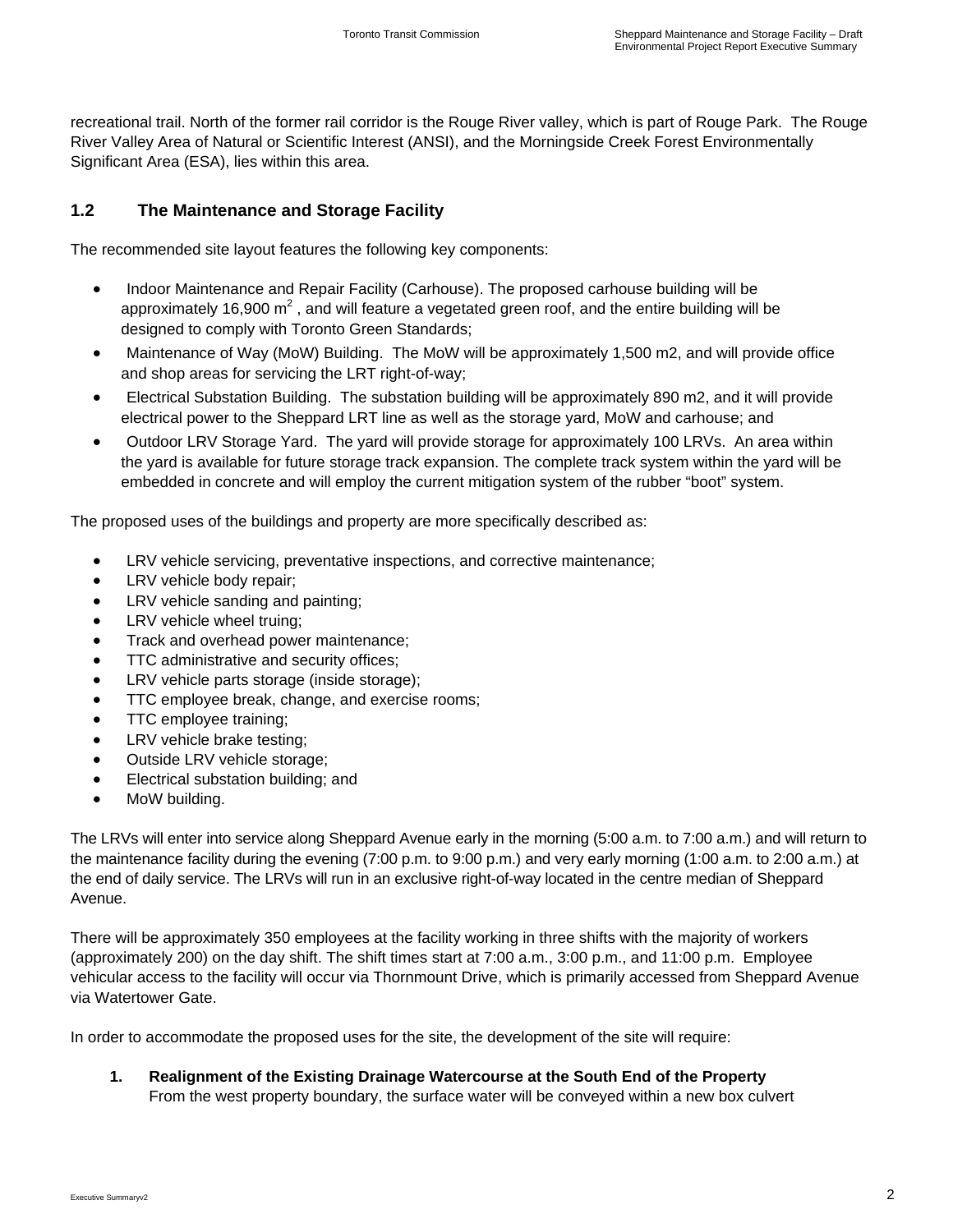#### **2. Realignment of the Existing Sanitary Sewer Line that Crosses the Centre of the Site (eastwest)**

The existing City of Toronto 1050 mm diameter trunk sanitary sewer that crosses the site will need to be relocated because it will be beneath the proposed LRV storage yard and carhouse maintenance building and the City must be able to maintain permanent access to the sewer. It is proposed to relocate the sewer along the east side of the site, between the eastern most storage track and the ravine lands located in the northeast portion of the site. To the north of the site, the sewer will run within the former rail corridor westwards until it reconnects with the existing trunk sewer in the former rail corridor to the north of the site. The existing sewer pipe remaining within the site will be capped and abandoned in place. In conjunction with this relocation, it will be necessary to construct a new 250 mm diameter access sanitary line from Thornmount Drive south to Sheppard Avenue East within an existing City of Toronto easement on privately owned lands.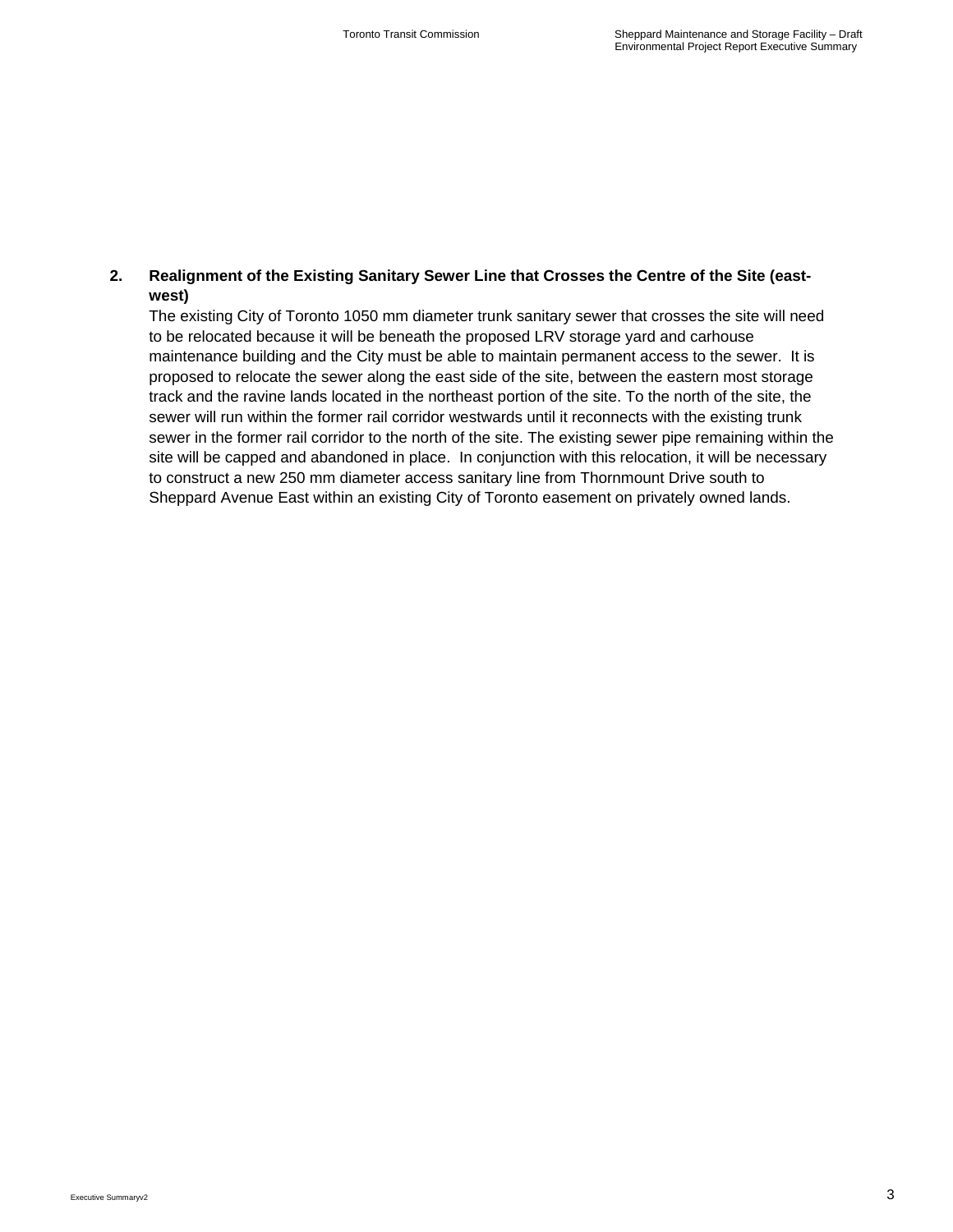# <span id="page-5-0"></span>**2. Effects Assessment of the Final Design**

It is recognized that the proposed Sheppard MSF will result in effects on the existing environment in the study area. The following sections provide an overview of the potential environmental effects associated with the project and the recommended mitigative measures.

# **2.1 Terrestrial Natural Heritage**

The Rouge River Valley ANSI and Morningside Creek Forest ESA will be unaffected by the proposed project as they lie outside the property. However, the facility will require a sanitary sewer to be built within the former rail corridor, with an associated 15 m ROW. The sewer realignment will encroach on the ANSI setback. Construction of this sewer will require the removal of some existing vegetation. To ensure that construction activities do not inadvertently impact the remaining vegetation and trees adjacent to the construction zone, tree protection barriers and silt fences will be used to protect the valley. Once construction of the sanitary sewer pipe is completed, the presence of the buried pipe will not affect vegetation nor wildlife in the ANSI.

The proposed facility will require removal of approximately 300 scattered trees on the property that do not form forests. This includes the removal of trees associated with the sanitary sewer realignment noted above. In order to mitigate for the tree removal, approximately 700 trees will be planted on the property and along the existing watercourse to the east of the site, leading to approximately 1.13 hectares of naturalized areas in the long term. Trees that remain on the site will be protected using tree protection barriers during construction.

# **2.2 Aquatic Environment**

The proposed facility will require the realignment of the existing watercourse. Water will be conveyed within a box culvert in the southern portion of the site, and will end at an outflow to the existing drainage channel running to the east of the property boundary. The resulting impact would be a net loss in function of approximately 200 m of intermittent, warm water contributing fish habitat. There is no fish passage from Morningside Creek into the watercourse, due to a concrete overflow tower and perched culvert outlet into Morningside Creek at the north end of the subject property. In keeping with The Department of Fisheries and Oceans "No Net Loss" Policy for the Management of Fish Habitat (1986), it is contended that through aggressive mitigation and enhancement plantings along the north flowing reach of the watercourse (approximately 400 m of watercourse), it is possible to mitigate and off-set the productivity loss incurred by the proposed undertaking. Mitigation strategies that will be employed during construction include timing restrictions, implementation of a erosion and sediment control plan including heavy grade silt fencing, and suspension of construction during wet weather conditions. Based on this assessment of habitat sensitivity and the relative net effects of the proposed project (post mitigation), the project is therefore deemed to represent a low/no risk to fish habitat.

# **2.3 Hydrogeology and Groundwater**

Overall, this site is not considered a significant groundwater recharge or discharge area. In order to help preserve the natural groundwater recharge function, at the site, although low, a number of mitigation measures are proposed to be implemented through design:

- Select vehicle parking areas will be paved with permeable pavement to facilitate infiltration and reduce runoff;
- A significant portion of the site is being maintained as landscaped or bio-retention areas that will not be covered by impermeable surfaces (such as pavement, roofs, etc.);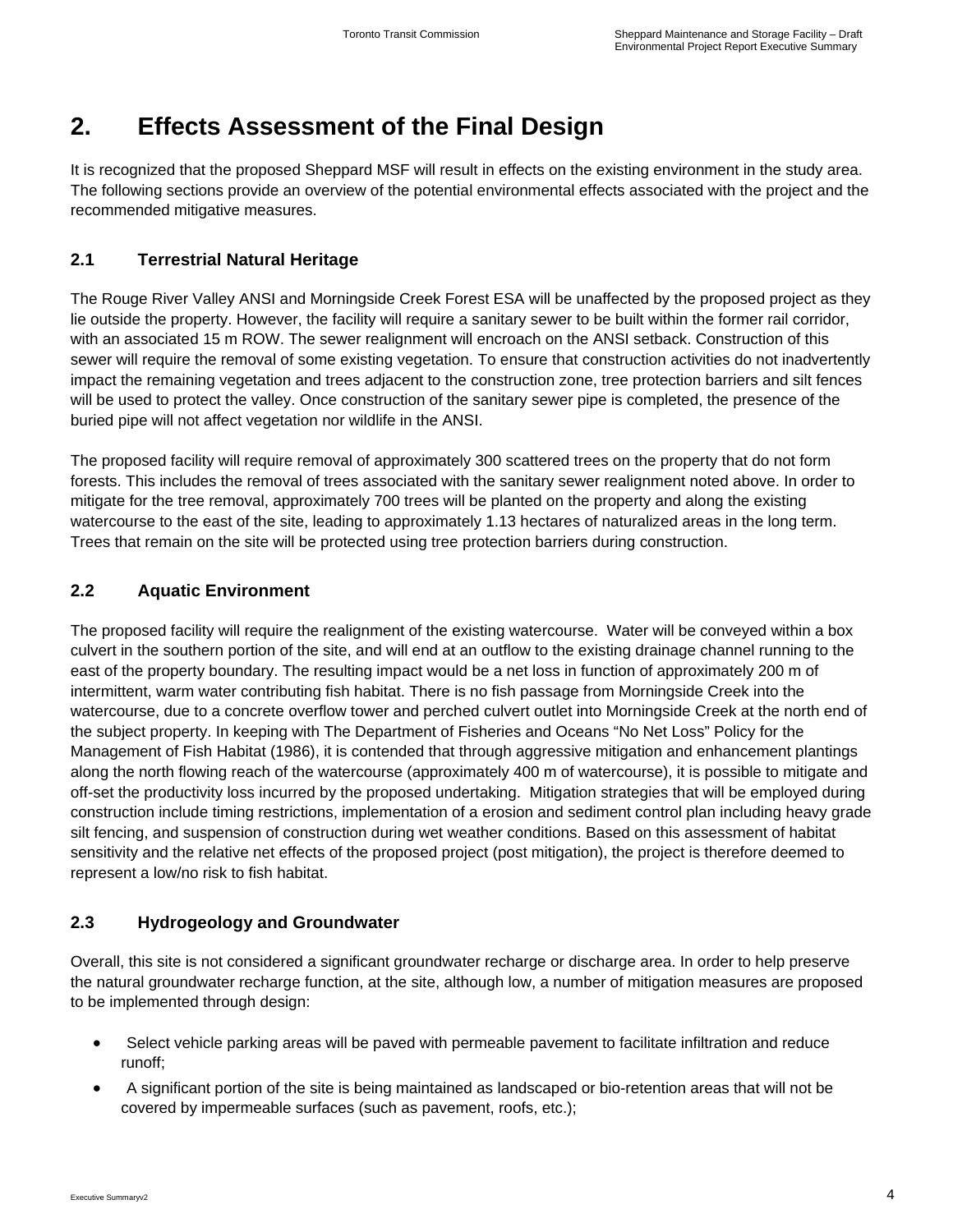<span id="page-6-0"></span>• Two stormwater soak-away pits are proposed for the southern edge of the site and the northwestern corner of the site.

## **2.4 Contaminated Soils and Groundwater**

A Phase I Environmental Site Assessment (ESA) was completed at the site and evidence of former uses suggested the potential for soil and groundwater contamination on the site. A former aggregate gravel pit was located at the north end of the Property over a 1.1 hectare area. As well, a former asphalt manufacturing facility was located on an adjacent property located to the east of the watercourse, and asphalt and tar residues from that operation were dumped over a 0.4 hectare area on the central portion of the site. A number of other stockpiles of fill material of unknown chemical quality were found. A Phase II ESA was undertaken as a result of these findings.

The Phase II ESA environmental investigations indicate that the groundwater and soil at the site has not been significantly adversely impacted by historic farming activities, petroleum hydrocarbons and other substances associated with the neighbouring properties, including asphalt and tar dumping. One exception is one exceedance of PHC F4 fraction (gravimetric) concentration (4,000  $\mu$ g/g versus the Table 3 criterion of 3,300  $\mu$ g/g) collected in an area of dumped asphalt. This asphalt and tar debris will be removed prior to site development. In addition, the lateral extent of the exceedance will be delineated prior to removal and disposal of the surficial fill materials off-site.

## **2.5 Stormwater Management**

As the site is currently a vacant meadow, the proposed facility will change the existing natural hydrologic cycle of the site, resulting in increased runoff rates and pollutant loads associated with a developed site. Onsite quality and quantity control measures will be observed in accordance with the City of Toronto, Toronto Green Standard and the TRCA requirements pertaining to the watercourse discharging to Morningside Creek. Specifically, all storm events up to the 100 year storm event will be controlled on the site by a stormwater management pond and 80% removal of total suspended solids will be achieved.

Low impact development Best Management Practices will be incorporated into the site and will include a vegetated roof on the carhouse, soakaway pits, permeable pavement and landscaped areas. The remaining surface water runoff will be directed to the stormwater management pond where it will receive quality and quantity control before being released to the watercourse on the east side of the property. Quantity control measures in the pond will mitigate the impact to the Regional flood line in the existing engineered channel.

The existing channel is lined with manufactured concrete block liners, which will be adequate to protect it from erosion downstream of the new culvert outlet. As a safeguard, additional erosion protection (e.g., rip rap or gabion baskets) will be provided to offset higher velocities discharging from the culvert.

As noted above, an erosion and sediment control plan will be developed for the construction of the site.

## **2.6 Land Use**

The majority of the property is designated for Employment uses within the City of Toronto Official Plan (2006), with a small portion as Natural Area. A site specific policy requires development of the site to be compatible with the Toronto Zoo. An Official Plan Amendment (OPA) is required to amend the site specific policy, to allow for adjustment to the watercourse, and to allow for limited development within 10 m of the top of bank as established by the Toronto and Region Conservation Authority.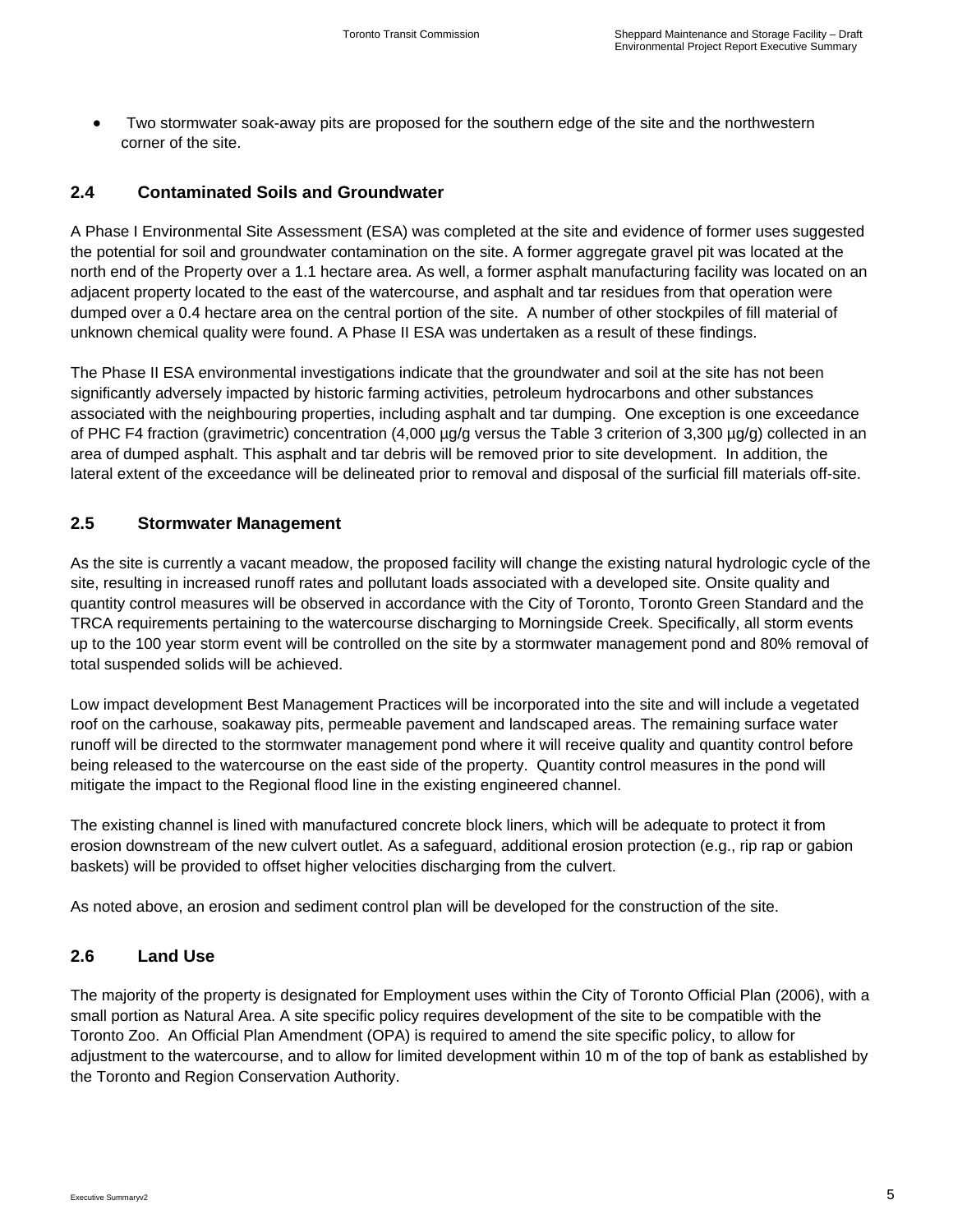<span id="page-7-0"></span>The property is zoned General Industrial which allows for industrial and warehousing uses with the holding provisions identified in the site specific policy noted above. A Zoning By-law Amendment (ZBA) is requested to permit Public Transportation Use and establish appropriate performance standards.

## **2.7 Toronto Zoo**

Potential impacts to the Toronto Zoo were investigated related to security, noise, and visual impact.

With regard to security, The TTC has committed to providing a barrier around the perimeter of the MSF (either in the form of an acoustical wall or fencing), which will be regularly maintained to prevent public from entering the former rail corridor from the Sheppard MSF.

With regard to noise, noise levels at the zoo were predicted from modelling studies to be below the sound level limits set by MOE. These predictions assume that a sound barrier will be installed along the north and east sides of the facility. In addition, the TTC would implement measures to minimize wheel screech, resulting from streetcars around curved sections of track, which are the most significant source of noise. Otherwise the sound impact from the proposed facility on the zoo is likely to be negligible and the zoo has indicated, based on the outcome of the studies, that they have no concerns with the impact of noise from the facility on the animals or their operations.

The visual impact analysis indicated that the proposed facility will have limited (minimal or no impact) visibility from the Toronto Zoo property and will have no negative visual impact to the publicly accessible areas of the Toronto Zoo. The Rouge River Valley, situated between the Toronto Zoo and the site, will provide partial visual relief during winter months and total visual relief during months when foliage is present. In addition, the acoustic sound barrier noted above along with landscaping in front of the barriers will lessen the visibility of the facility from the Toronto Zoo.

## **2.8 Air Quality**

During construction of the facility there will be a potential for nuisance dust at the construction site, which could be tracked out onto public roads. A dust control program during construction would include dust suppression (water), road sweeping, and cleaning of vehicle tires before leaving the construction site to control track-out.

During operation there will be several servicing and maintenance activities at the Sheppard MSF site, which have the potential for emissions to the atmosphere, including washing and cleaning services, compressed air blow-down, body repairs and vehicle painting and maintenance welding. Mitigation measures will include ventilation and capture and control systems, and energy efficient building design to reduce combustion gas. As well, a Certificate of Approval from the MOE for air will be obtained for the facility.

Vehicle tailpipe emissions will also be present from the employee vehicles entering and leaving the site employee parking lot. The effects of the employee vehicle tailpipe emissions will be insignificant in comparison to the traffic emissions on Sheppard Avenue East to the south of the site. Employee vehicles represent a maximum of 350 vehicles per day, while the average weekday traffic count on Sheppard Avenue East is approximately 17,500 vehicles per day.

## **2.9 Noise and Vibration**

During operation, noise impacts will be mitigated by an acoustic barrier to be installed along the north and east borders of the site. As well, wheel screech will be mitigated through the use of turning enclosures, track-based technologies, and/or track layout optimizations. With these mitigation measures, the predicted sound levels at each sensitive receptor around the site are predicted to be below applicable MOE sound level limits. If the selected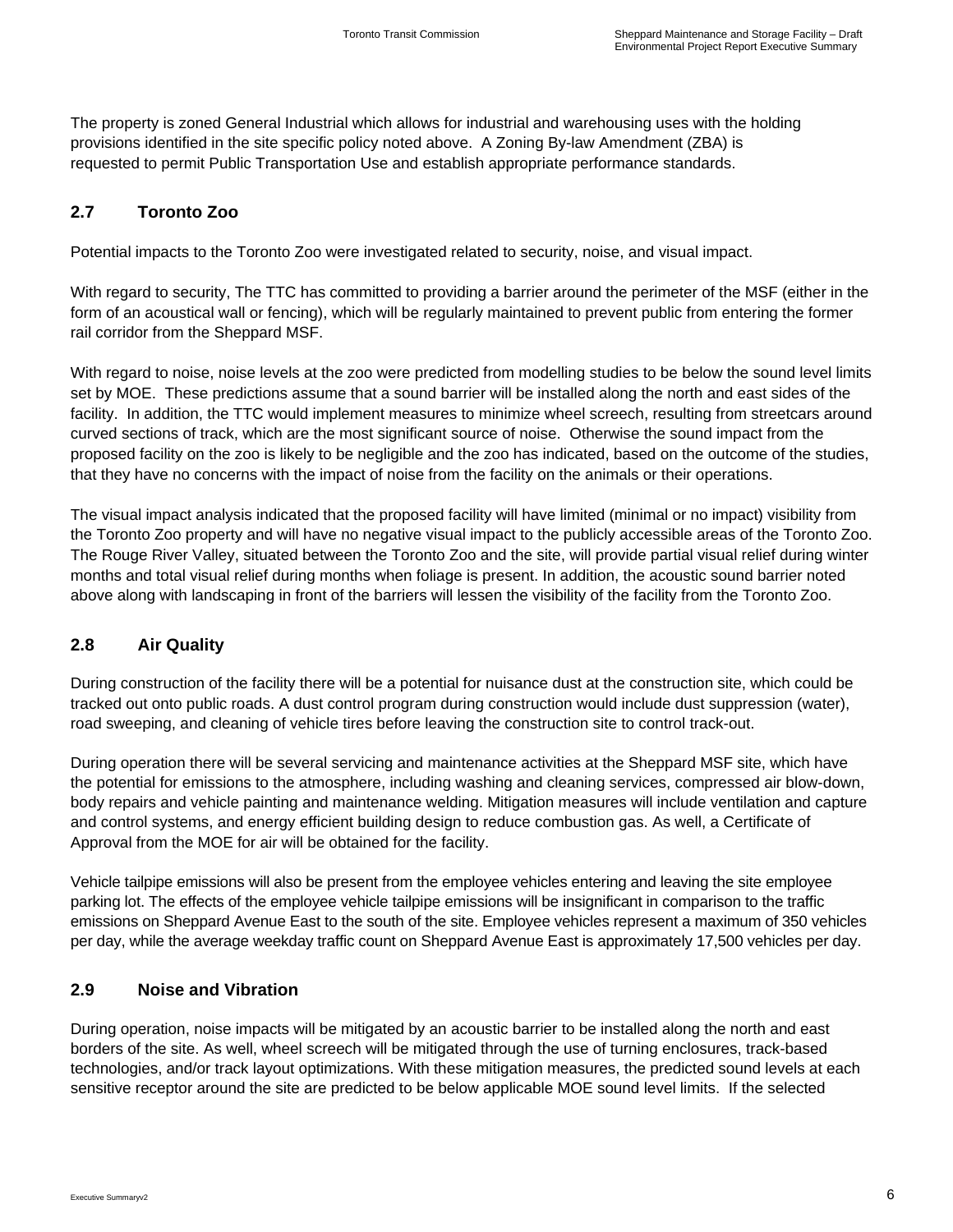<span id="page-8-0"></span>mitigation measures for wheel screech prove less effective than anticipated, TTC is committed to investigating further mitigation measures.

It is anticipated that there would be potential short-term noise related effects due to construction. These effects will be short term and will be mitigated by standard mitigation measures and compliance with City of Toronto Noise Bylaw No. 111-2003 during construction.

With regard to vibration, LRVs only produce significant vibration levels within a distance of approximately 20 to 40 m. The closest sensitive receptor is located at a distance of approximately 80 m. Therefore, no significant vibration impact expected at any receptor.

## **2.10 Traffic and Transportation**

The Sheppard MSF will accommodate approximately 100 LRVs, which will access the site from the Sheppard Avenue/Conlins Road intersection and from a secondary access directly from Sheppard Avenue to the west of Conlins Road. Both accesses would be under the control of traffic signals. The streetcars will enter into service along Sheppard Avenue early in the morning (approximately 5:00 to 7:00 a.m.). Some vehicles (approximately 25% of the service fleet) will return to the yard in the mid morning off-peak hours. These vehicles are put back into service for the evening peak period. Vehicles will begin returning to the yard in the evening (7:00 to 9:00 p.m.) and very early morning (1:00 to 2:00 a.m.). The Sheppard line will run in an exclusive right-of-way running along the centre median of Sheppard Avenue. Peak LRV movement in and out of the site occurs outside of the morning and afternoon street peak hours when road traffic volumes are lower.

Employees will access the site primarily from Thornmount Drive via Sheppard Avenue/Water Tower Gate intersection. Employees will work in three shifts, and the majority of employee traffic to and from the facility will occur just before the morning and afternoon peak periods for street traffic. As such, any potentially noticeable traffic impacts would be experienced during the shoulders of the street peak hours.

As part of the approved Sheppard LRT Environmental Assessment Study, Sheppard will be designed to provide a centre median for streetcars, two through traffic lanes, bike lanes and auxiliary left turn lanes at intersections for regular traffic, where warranted. Signal timings will be adjusted to achieve the best possible results at the intersections. As well, for the Sheppard Avenue/Watertower Gate intersection, a longer storage lane length for the southbound left turn lane may be required.

Light Rail Vehicles will cross the sidewalk and bicycle lane along the north side of Sheppard Avenue at the facility's primary and secondary access tracks. Mitigation measures will be developed to avoid potential conflicts with pedestrians and cyclists using these facilities, and may include signing, surface treatments on the path/sidewalk, signal control, flashing lights, gates, bollards, and audible warnings. In addition, consideration will be given to improving the future operation of the Conlins Road intersection by relocating the driveway to the parklands a short distance to the east. This would result in the driveway intersecting Sheppard at an unsignalised location, and require that it be restricted to right-in/right-out movements only, but there a very low number of motorists using the driveway who would be inconvenienced by such an option.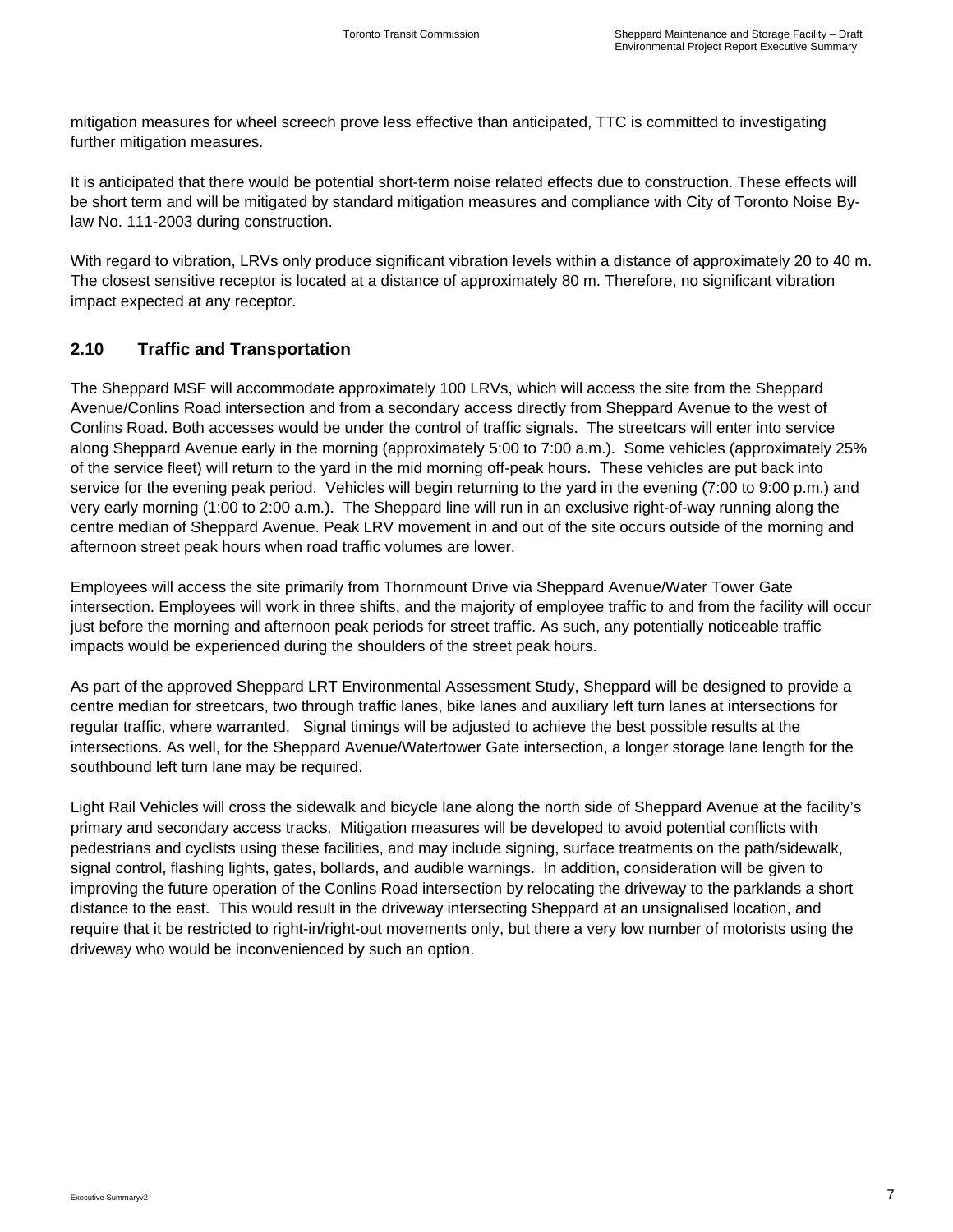# <span id="page-9-0"></span>**3. Consultation**

The general public, agencies, and interest groups were provided opportunities to review, and comment on this project during the course of the study. TTC offered a wide range of communication methods to the public, including a project web site, and a dedicated TTC Community Liaison Officer whom individuals could contact via telephone, fax, or email. Two Public Open Houses were held for the public to have direct communication with Project Team members. As well, individual meetings were held with agencies to obtain their input on this project.

## **3.1 Public Consultation Activities**

#### 3.1.1 Project Web-site and TTC Community Liaison Officer

The project website [\(www.toronto.ca/involved/projects/sheppardlrv](http://www.toronto.ca/involved/projects/sheppardlrv)) was a dedicated website designed to keep the public up-to-date on the latest developments of the Sheppard MSF, provide notice of upcoming Public Open Houses, serve as a virtual library for materials presented at Public Open Houses and other project documentation, and provide a means for the public to comment on the project.

The public could also comment on the Sheppard MSF by contacting the TTC Community Liaison Offer, Lito Romano, directly.

## 3.1.2 Public Open House Round #1

Two Public Open Houses were held on February 10, 2010 and March 10, 2010 as part of the Preliminary Planning Step in advance of commencing the TPA Process under the Transit Projects Regulation. The Open Houses were both held at the Chinese Cultural Centre at 5183 Sheppard Avenue East between 6:30 pm and 9:00 pm.

Notification for the February 10, Public Open House was accomplished through the following:

- Posting on the project website;
- First class addressed mail to the following groups on January 22, 2010;
	- − Properties within approximately 500 metres of the site;
	- All ratepayer groups on file with the city clerk's office who are associated with or have an interest in wards 41, 42, 43, and 44;
	- − Businesses bounded by the area of Morningside Avenue, Highway 401, Meadowvale Road, and Markham Road;
	- − All federal, provincial and municipal agencies, and other interested stakeholders on the project contact list;
	- − Municipal councillors, and the local MP and MPP.
- Publication in the Scarborough Mirror on February 3 and 4, 2010; and
- Unaddressed Canada Post mail drop to 9006 properties within the M1B postal code area on January 25, 2010.

Not all area properties were notified of the first Public Open House through the unaddressed mail drop due to an error. As a result, a second Public Open House was held on March 10, 2009. Residents who were not notified of the first Public Open House through the unaddressed mail drop, were notified of the March 10 Public Open House through an unaddressed mail drop to 11 722 properties on March 1, 2010, and through publication of the notice in the Scarborough Mirror on March 4, 2010.

The following information was presented at both Public Open Houses in Round #1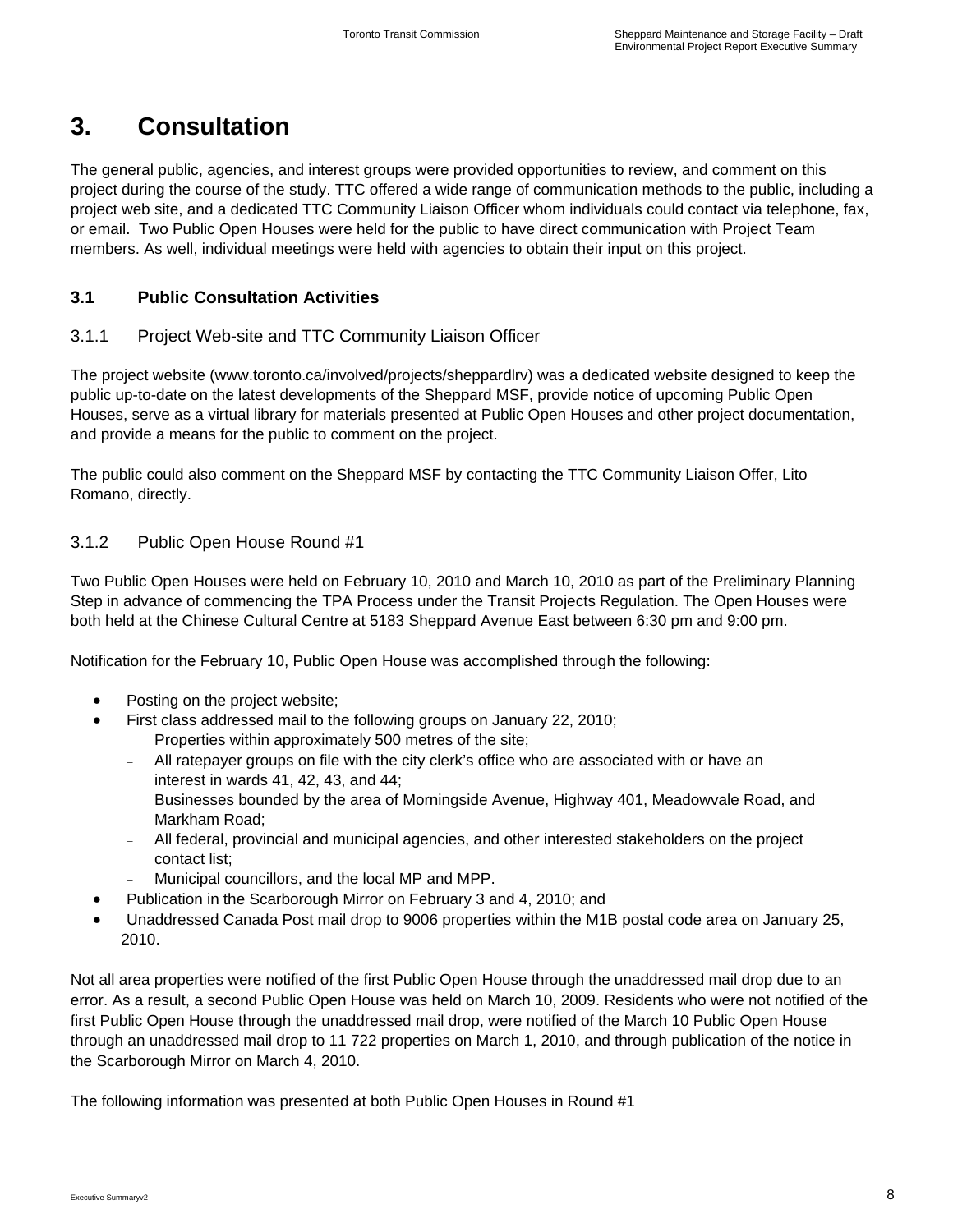- <span id="page-10-0"></span>• The purpose of the project;
- Information about the Transit City Light Rail Plan;
- How the planning process will proceed and the Transit Project Assessment Process;
- Why the Sheppard site was selected;
- The existing conditions in the study area;
- The recommended site layout and its advantages;
- Examples of how the site may be designed;
- How the potential effects associated with the facility will be assessed; and
- Study schedule and next steps.

The Public Open Houses were informal drop in sessions, with project information presented on display boards, a Frequently Asked Questions handout, a continuous loop slide show with voice over, and an open invitation to ask questions and discuss the project with the many project team members present. Participants were also invited to provide written comments through comment forms.

#### 3.1.3 Public Open House #2 and Notice of Commencement

A Public Open House was held on April 7, 2010 following the commencement of the TPA Process. The Open House was held at the Chinese Cultural Centre at 5183 Sheppard Avenue East between 6:30 pm and 9:00 pm.

Notification for the Commencement of the EA was combined with notification for Public Open House #2 and was accomplished through the following:

- Posting on the project website;
- Direct mailing to all federal, provincial and municipal agencies, municipal councillors, and other interested stakeholders in advance of the Public Open House on March 22, 2010;
- Publication in the Scarborough Mirror on March 25 and 26, 2010; and
- Unaddressed Canada Post mail drop to area properties on March 24, 2010.

The following information was presented at Public Open House #2

- The purpose of the project;
- Information about the Transit City Light Rail Plan;
- How the planning process will proceed and the Transit Project Assessment Process;
- The recommended site layout;
- Examples of how the site may be designed;
- How the potential effects associated with the facility were assessed;
- Proposed mitigation measures and net effects;
- Future commitments; and
- Study schedule and next steps.

As with the first round of Open Houses, Public Open House #2 was an informal drop in session, with project information presented on display boards, a Frequently Asked Questions handout, a continuous loop slide show with voice over, and an open invitation to ask questions and discuss the project with the many project team members present. Participants were also invited to provide written comments through comment forms.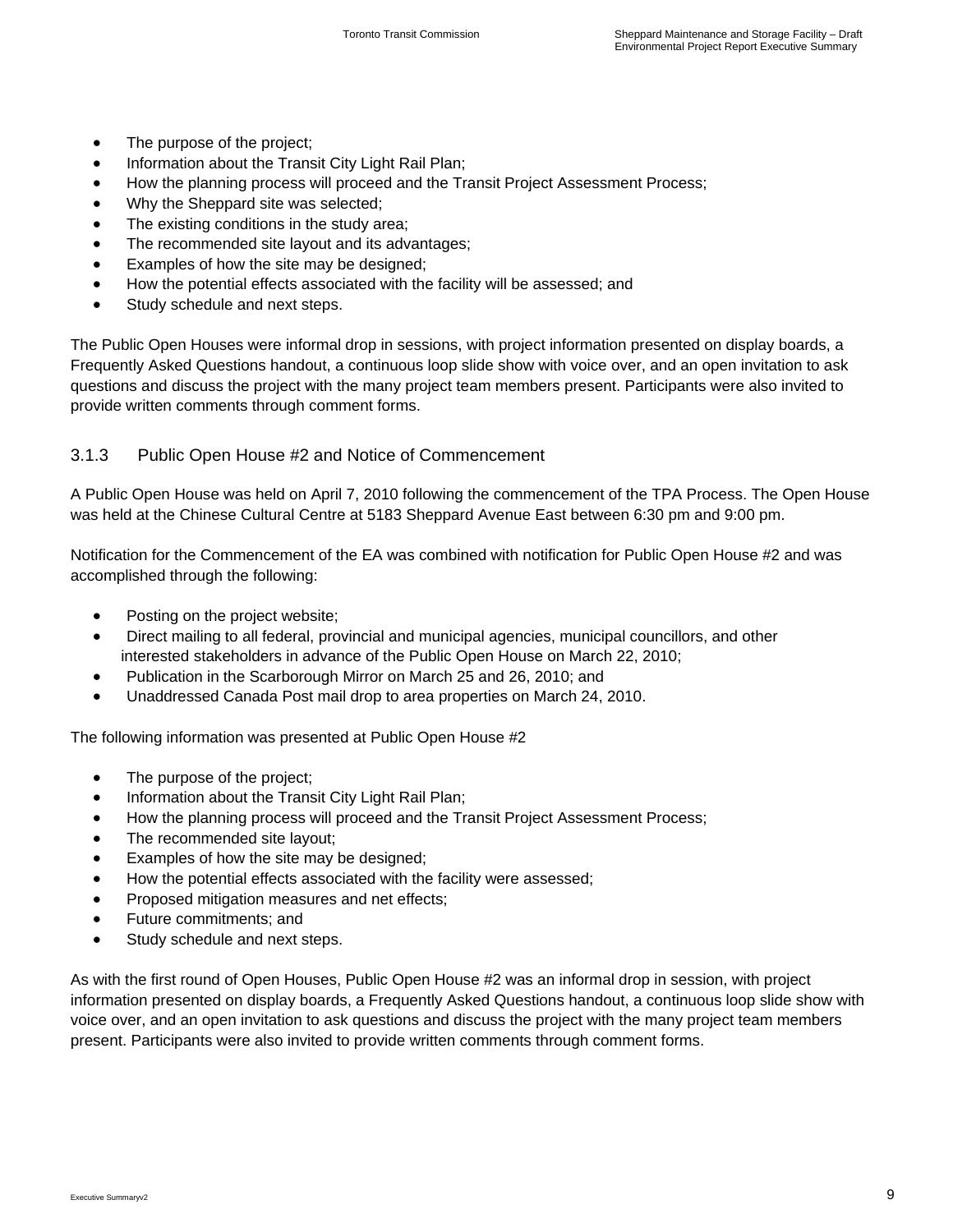## <span id="page-11-0"></span>3.1.4 Notice of Completion

The Notice of Completion will be issued through the following:

- Posting on the project website;
- Direct mailing to all federal, provincial and municipal agencies, municipal councillors, and other interested stakeholders in advance of the Public Open House;
- Publication in the Scarborough Mirror; and
- Unaddressed Canada Post mail drop to area properties.

## **3.2 Key Stakeholder, Agency and Utility Consultation Activities**

Consultation was carried out with a number of key stakeholders, agencies and utilities throughout the study process through meetings and written correspondence. In addition, all relevant stakeholders, agencies and utilities were circulated invitations to the Public Open Houses, the Notice of Commencement, and Notice of Completion. The following provides a summary of the agencies contacted.

- Bell Canada
- Canadian Environmental Assessment Agency
- Canadian National Railway
- City of Toronto City Planning
- City of Toronto Parks, Forestry and Recreation
- City of Toronto Public Health
- City of Toronto Real Estate
- City of Toronto Toronto Fire Department Services
- City of Toronto Toronto Water
- City of Toronto Transportation Planning
- City of Toronto Transportation Services
- City of Toronto Urban Forestry
- City of Toronto Police Services
- Department of Fisheries and Oceans
- **Emergency Medical Services**
- Enbridge Gas Distribution, Inc.
- Enbridge Pipelines Inc.
- Environment Canada
- HydroOne
- Infrastructure Ontario
- Metrolinx
- Ministry of Culture
- Ministry of Energy and Infrastructure
- Ministry of Municipal Affairs and Housing
- Ministry of Natural Resources
- Ministry of the Environment
- Ministry of Transportation
- Ontario Provincial Police
- Rogers Cable
- Toronto and Region Conservation Authority
- Toronto Cycling Committee
- Toronto Hydro-Electric System Limited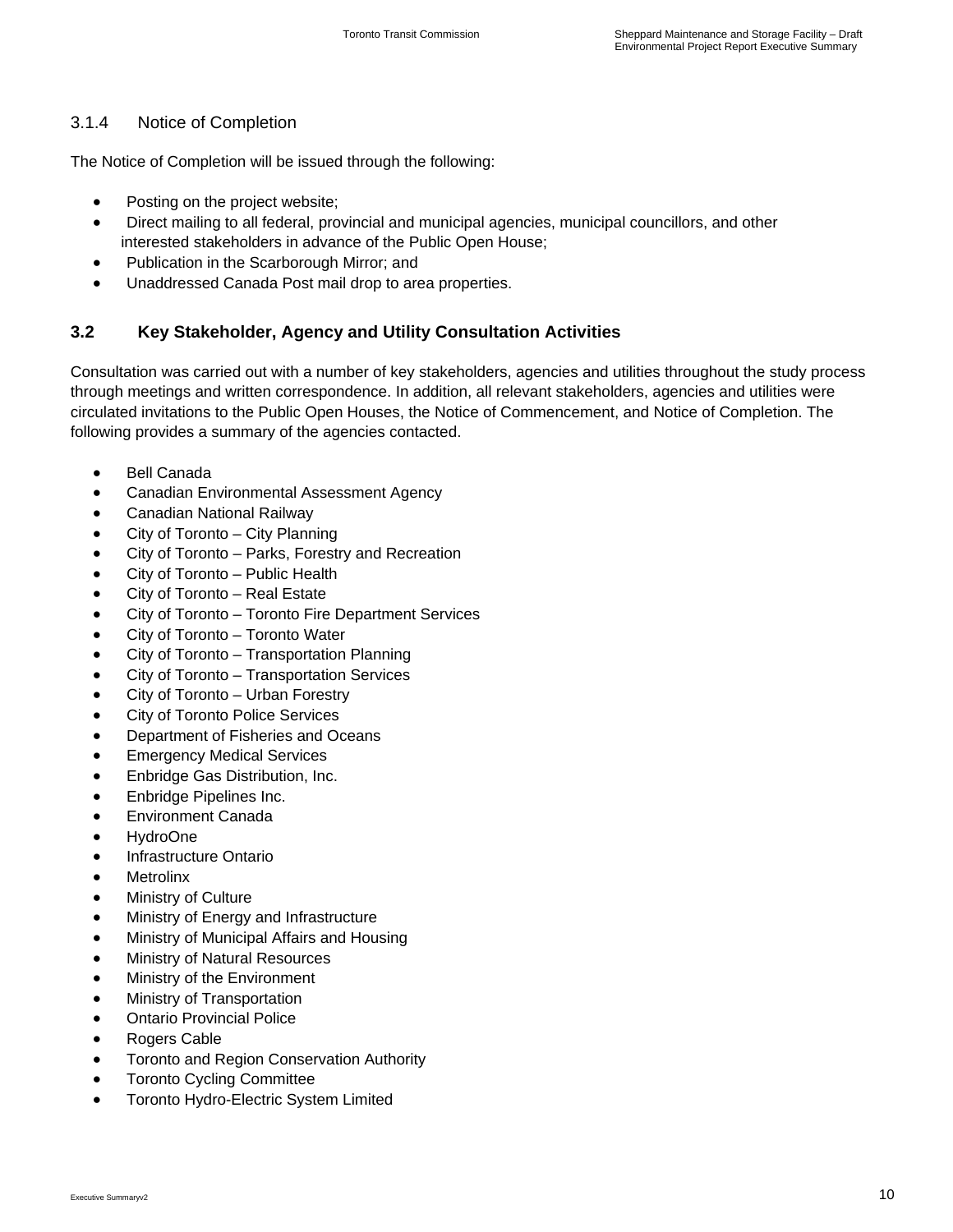- <span id="page-12-0"></span>• Toronto Pedestrian Committee
- Transport Canada
- Toronto Zoo

## **3.3 Aboriginal Communities Consultation**

The following Aboriginal communities, as identified by the MOE, were consulted for the Sheppard MSF:

- Alderville First Nation;
- Beausoleil First Nation;
- Chippewas of Georgina Island First Nation;
- Chippewas of Rama First Nation;
- Mississaugas of Scugog First Nation;
- Curve Lake First Nation;
- Hiawatha First Nation;
- Mississaugas of the New Credit First Nation; and
- Moose Deer Point First Nation.

All of the above noted Aboriginal communities, as well as Ms. Karry Sandy McKenzie, Co-ordinator for Williams Treaty First Nations, were sent letters to notify them of the project, invite their participation in the both rounds of Public Open Houses, and seek their input on the project. The Aboriginal communities were also circulated the Notice of Commencement and Notice of Completion. Telephone calls were undertaken after the Notice of Commencement and Notice of Completion were sent if the project team had not received any responses to the Notices.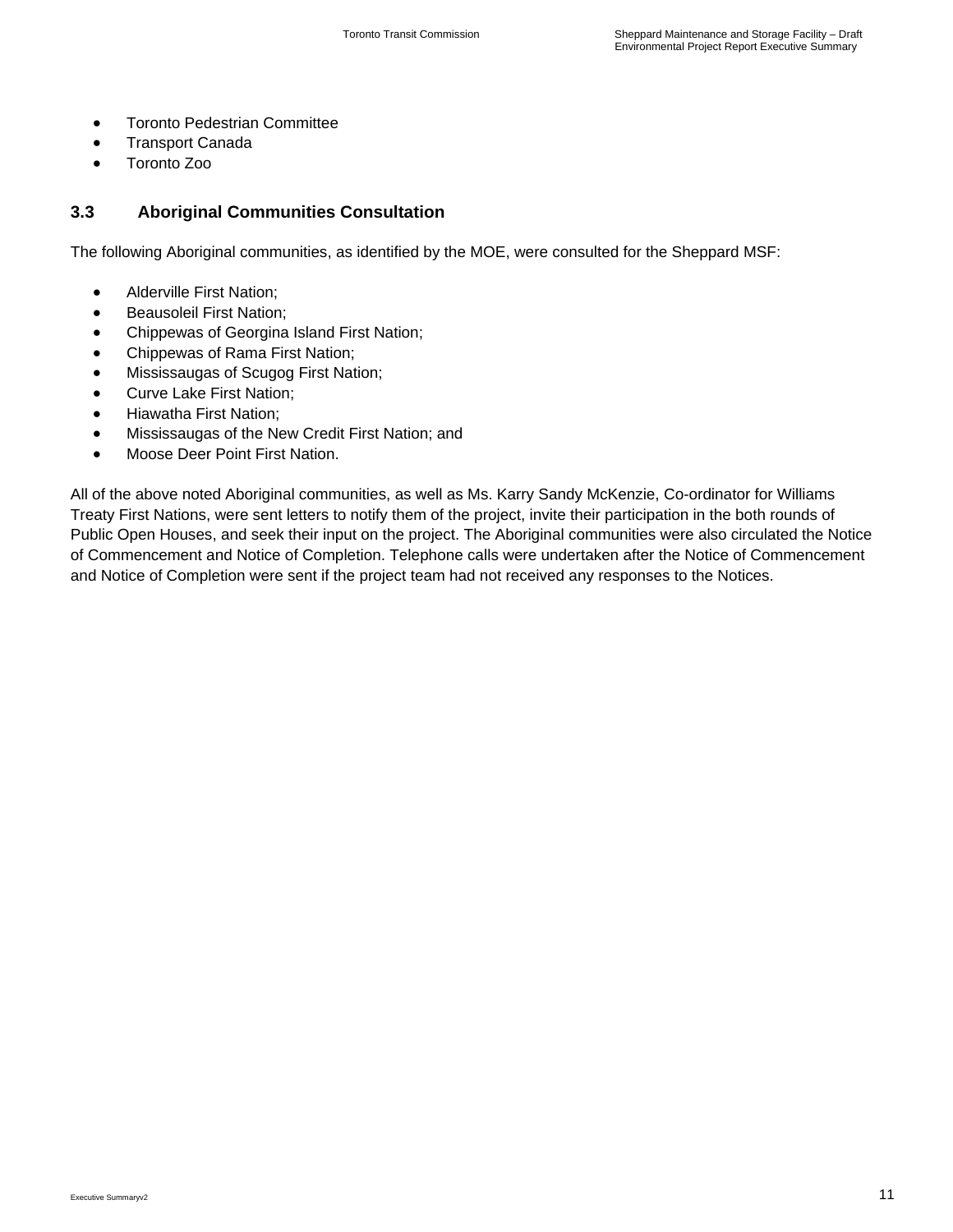# <span id="page-13-0"></span>**4. Permits and Approvals Required**

# **4.1 Terrestrial Natural Heritage**

# 4.1.1 City of Toronto's Ravine and Natural Feature Protection By-law

Portions of the subject property, including those in the northeastern portion of the property and along the watercourse that runs through the southern and eastern part of the property, are within the City of Toronto Ravine and Natural Feature limit and are subject to the City of Toronto Ravine Protection By-law (Chapter 658) of the Municipal Code. The Ravine Protection By-law regulates and seeks to prohibit the injury and destruction of trees, filling, grading and dumping in ravines and associated wooded areas with the City of Toronto. An application and permit is required to do works, including tree removal in this ravine area.

## 4.1.2 City of Toronto Private Tree By-law

The Tree Protection By-law law (Chapter 813, Article 3) of the Municipal Code requires a permit to injure or destroy any tree having a dbh (diameter at breast height – diameter measured at 1.4 m above the ground) equal to or greater than 30 cm within the City. The majority of the property falls under this By-law (that which is not within the Ravine and Natural Feature limit). An application and permit is required to remove trees within this area.

# *4.1.3 Migratory Birds Convention Act*

Although neither a permit nor an application is required, it is noted that all vegetation clearing (in all areas, whether meadow, shrub or treed) is subject to the federal Migratory Birds Convention Act (1994). This act makes it illegal to destroy almost all bird species and their nests. As the site contains breeding birds, vegetation clearing will not take place between April 15 and July 31. It is possible to remove vegetation at the beginning and end of this timing window (when fewer birds are breeding) in smaller areas if the vegetation is thoroughly checked for bird nests first by an appropriately qualified biologist and no nests are found.

# **4.2 Aquatic Environment**

A permit from the TRCA for Development, Interference with Wetlands and Alterations to Shorelines and Watercourses (pursuant to Ontario Regulation 166/06) will be required for the re-alignment of the watercourse on the subject property and the sewer realignment along the east side of the property.

# **4.3 Hydrogeology and Groundwater**

## 4.3.1 Ontario Water Resources Act (s.34) Permit To Take Water

Under the Ontario Water Resources Act (O. Reg. 128/03), a Permit-To-Take-Water (PTTW) from the Ministry of the Environment will be obtained for the taking of water over 50,000 L/day from any given source, whether temporary or permanent for any purpose including but not limited to: diversion, potable water supply, cleaning, flushing and dewatering during transportation corridor construction, operation and maintenance. This may apply to dewatering activities associated with construction of the buried culvert. Specific details regarding the PTTW (pumping rate, drawdown, duration, etc) will need to be determined during subsequent design and construction phases.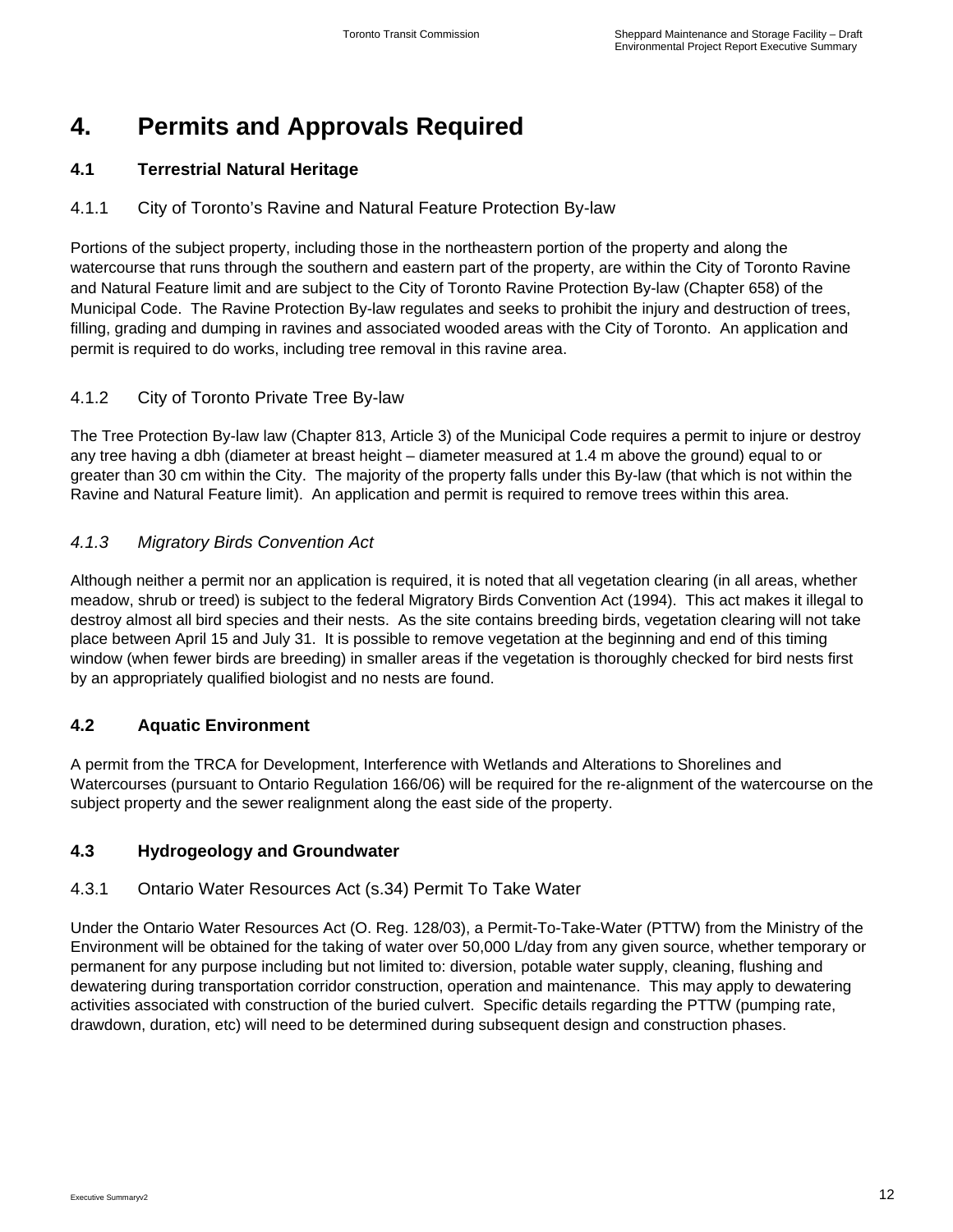## <span id="page-14-0"></span>4.3.2 Ontario Water Resources Act (Wells Regulation 903) Wells

Under the Ontario Water Resources Act (O. Reg. 128/03), Regulation 903 covers all wells including public and private, municipal and rural, agricultural, commercial and industrial, as well as test holes, dewatering wells, and monitoring wells. It sets out minimum standards for sighting, constructing, tagging and reporting, maintaining and decommissioning wells. The regulation also sets out the licensing requirements for businesses and individuals engaged in well construction, pump and other equipment installation, and standards for the design, construction, maintenance and abandonment (or decommissioning) of wells. A large number of groundwater monitoring wells and boreholes/ piezometers are present on the site. All wells and borehole that are greater than 3.1 m (10 ft) in depth must be decommissioned in accordance with Regulation 903.

## **4.4 Contaminated Soils**

Certain changes in land use and/or the municipal approvals process may trigger the requirement for the filing of a Record of Site Condition (RSC). Given that the current and proposed land use will remain the same (i.e., industrial/commercial) the filing of a RSC for the property is not mandatory.

## **4.5 Land Use Environment**

An Official Plan Amendment, Zoning By-law Amendment and Site Plan Approval for the development on the site will be required from the City of Toronto. In addition, all applicable Building Permits will be obtained from the City of Toronto.

## **4.6 Air Quality**

It is anticipated that a Certificate of Approval for Air under the Environmental Protection Act, will be required for all equipment with air emissions.

## **4.7 Noise and Vibration**

It is anticipated that a Certificate of Approval for Noise under the Environmental Protection Act, will be required for all equipment with noise emissions.

## **4.8 Traffic and Transportation**

Through the Site Plan Approval Process, an Entrance Permit will be obtained from the City of Toronto in order to provide the additional access from Sheppard to the Sheppard MSF west of Conlins Road. If required, permits will be obtained to facilitate the proposed signal modifications at the Sheppard Avenue East/Conlins Road intersection.

## **4.9 Canadian Environmental Assessment Act**

This project is not anticipated to trigger the federal *Canadian Environmental Assessment Act* (CEAA). However, TTC will continue to monitor this project for potential CEAA triggers.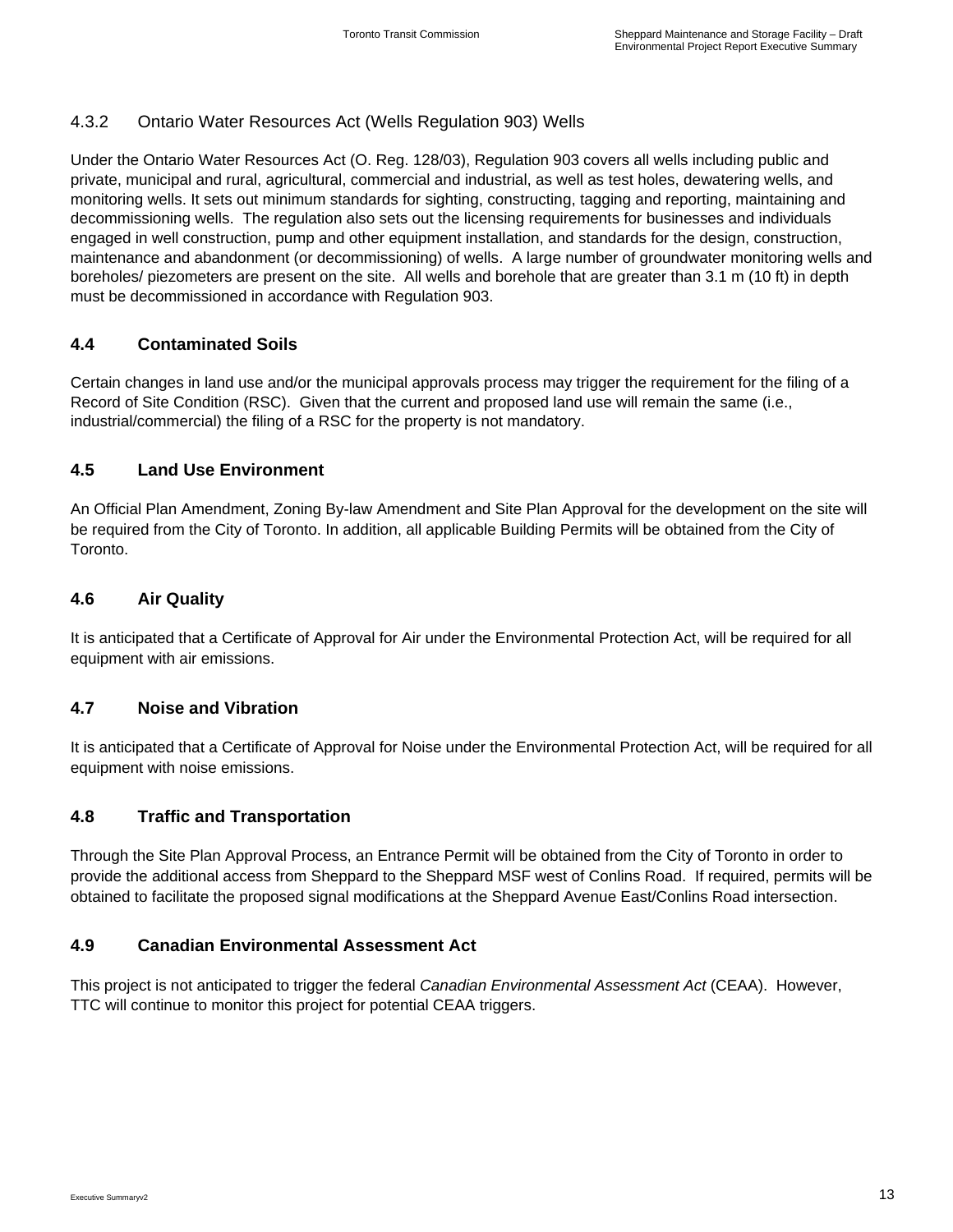# <span id="page-15-0"></span>**5. Commitments to Future Work**

The TTC has made a number of commitments that will need to be followed through during design, construction, and operation of the Sheppard MSF. This section provides a summary of these commitments.

## **5.1 Terrestrial Natural Heritage**

There is a commitment to plant trees within the property and adjacent lands (with permission of landowners such as the City). This tree planting is both required (due to tree removal compensation and Green Standards for parking lots) and recommended (to improve habitat around and in the watercourse, to replace and enhance natural habitat, to improve the viewsheds from the front and east sides of the property etc.). Associated with this will be planting specifications (soils, size of plants, precise planting configurations by species, areas of seeding, etc.), and a maintenance schedule. The latter would likely include regular watering in the first year of planting and replacement of any trees that did not survive in the second year.

# **5.2 Aquatic Environment**

A comprehensive Post Construction Monitoring (PCM) program will be designed and implemented for the monitoring of off-setting and enhancement measures as outlined/required by the TRCA/DFO. The monitoring program will be conducted to ensure that the off-setting and enhancement measures were installed, maintained and are functioning as intended.

## **5.3 Hydrogeology and Groundwater**

In order to help preserve the natural recharge function of the site, design measures should continue to be explored related to improving infiltration at the site, including but not limited to: permeable pavement for vehicle parking areas, maintaining large areas as landscaped or bioretention areas, and the use of stormwater soak-away pits.

During the construction phase all permits related to groundwater or groundwater taking (i.e., Permit To Take Water), must be obtained where required.

All monitoring wells and borehole that are not being used must be decommissioned in accordance with O'Reg 903.

During operation of the site, Best Management Practices (BMPs) for road salt application should be followed.

## **5.4 Contaminated Soils**

The asphalt and tar debris located in the central portion of the property should be removed prior to site development.

The lateral extent of the soils that exceed Table 3 SCS criteria for PHC F4 fraction (gravimetric) near TP5 should be delineated prior to site development. All contaminated soil should be removed from the site and disposed of in an appropriate facility.

With respect to the operation of the Sheppard East LRV, BMPs and sound engineering practices (which may include environmental monitoring) will be designed and implemented to minimize potential contaminant losses to the environment; and rapid and appropriate response will be undertaken to control and remediate any spills/leaks.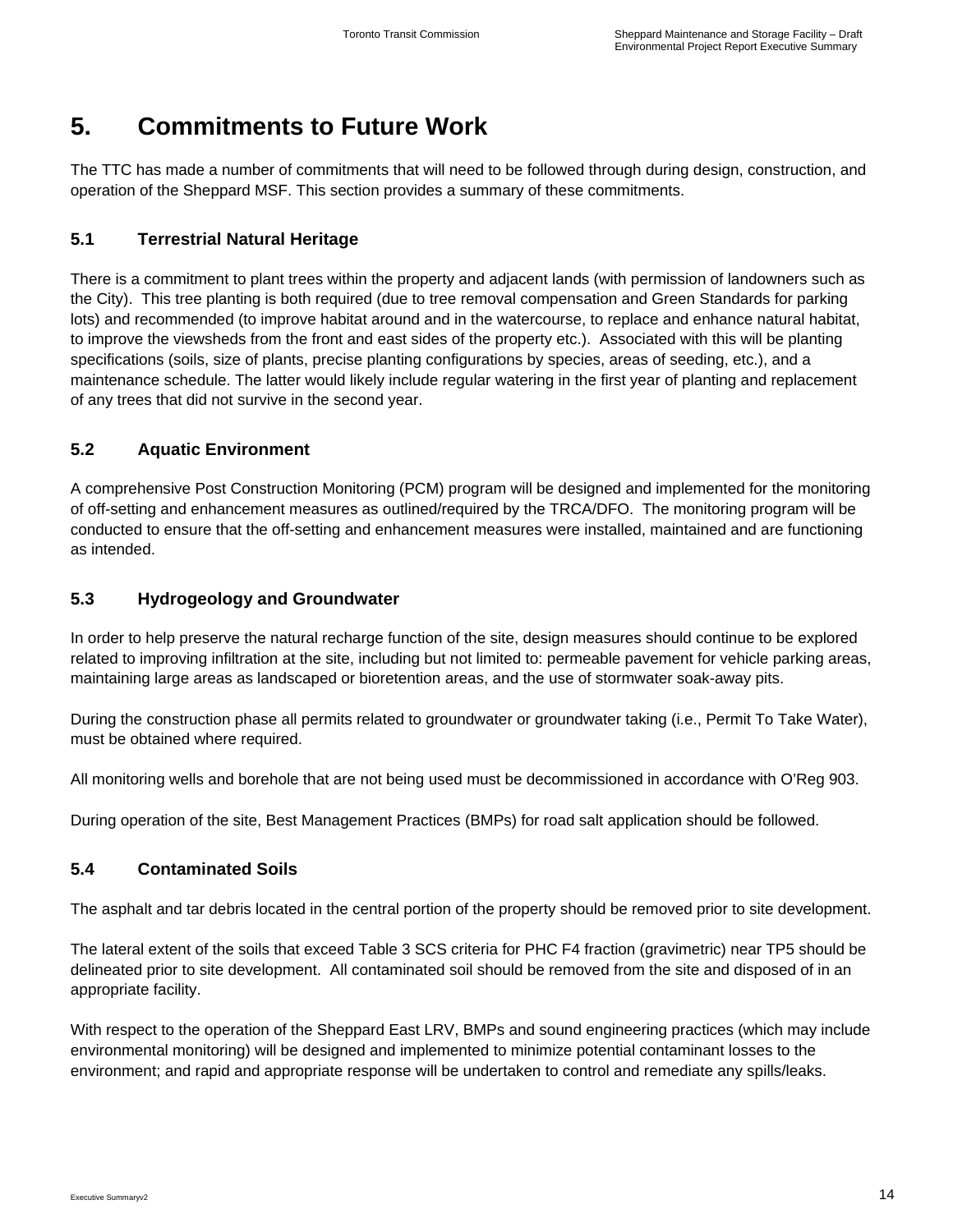## <span id="page-16-0"></span>**5.5 Stormwater Management**

On site quality and quantity control measures will be observed on the site in accordance with the City of Toronto, Toronto Green Standard and the Toronto and Region Conservation Authority requirements for the Rouge River. Both regulating bodies require that all storm events up to the 100 year storm event be controlled on the site and that MOE Enhanced water quality, 80% TSS (total suspended solids) removal, be achieved. Onsite water quality and quantity control will be achieved in a multi component approach incorporating low impact development (LID) Best Management Practices (BMPs) and a wet pond. LID BMPs that will be employed include root top gardens, soakway pits, permeable pavement and maximizing landscaped areas.

As per the requirements of the Greater Horseshoe Valley Conservation Authorities' Erosion and Control Guidelines for Urban Construction, an erosion and sediment control plan will be developed for the study area during construction. The site will incorporate a temporary stormwater management pond, silt fences and check dams. Filtrexx products will be incorporated for perimeter erosion and sediment control adjacent to sensitive natural features and the watercourse.

## **5.6 Noise and Vibration**

The following mitigation measures will be implemented during construction:

- Ensure there is no excessive idling of construction equipment;
- Ensure all construction equipment is property maintained and complies with MOE guidelines;
- Ensure noise muffling devices are properly installed;
- Ensure all construction activities comply with City of Toronto Noise By-law No. 111-2003;
- As per the City of Toronto Noise By-law No. 111-2003, ensure all construction activities only occur between 7:00 am and 7:00 pm, Monday to Friday, and between 9:00 am and 7:00 pm on Saturdays, Sundays and statutory holidays. If construction is to take place outside of these times, an exemption must be sought prior to commencement of construction; and
- Consider additional noise control measures and implement as appropriate should noise related complaints arise during construction.

During the detailed design stage, mitigation measures will be developed to minimize the impact of wheel screech on sensitive receptors. Mitigation approaches that can accomplish this include: Turning enclosures, track-based technologies, and/or track layout optimizations. If selected mitigation measures prove less effective than anticipated, TTC is committed to investigating further mitigation measures.

## **5.7 Air Quality**

A Certificate of Approval for Air will be required for the facility.

A dust control program during construction would include dust suppression (water), road sweeping, and cleaning of vehicle tires before leaving the construction site to control track-out.

During operation of the facility particulate generated from the compressed air cleaning will be controlled with a ventilation/dust capture and control system. Painting will be conducted inside the spray paint booth which will contain the emissions and will be equipped with an exhaust system with overspray filters and an exhaust stack. Welding stations will have fume capture and control systems. Energy conservation measures will be incorporated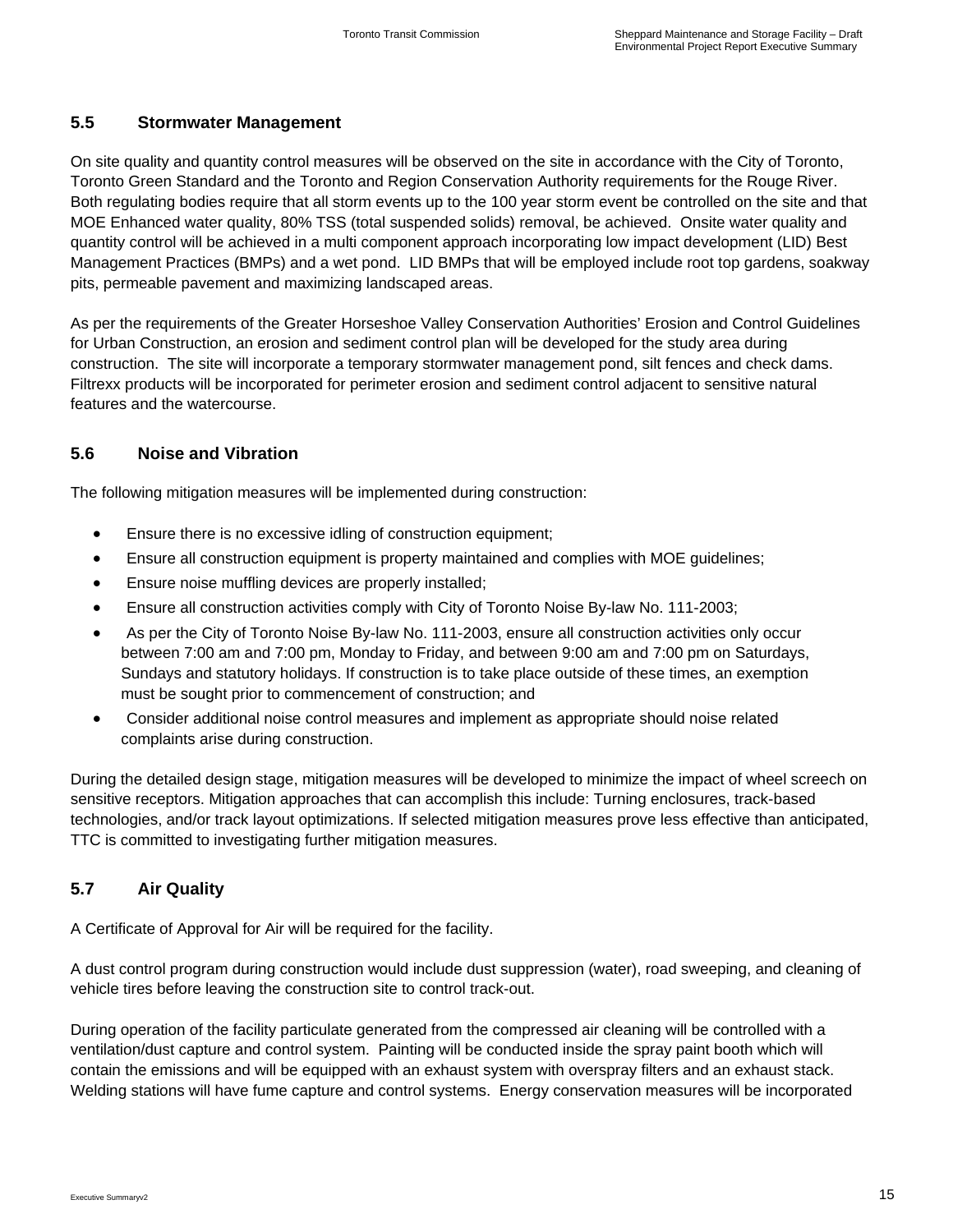<span id="page-17-0"></span>into the design and operation of the facility in order to reduce energy requirements and resultant combustion gas emissions.

## **5.8 Traffic and Transportation**

The following mitigation measures will be implemented during further detailed design. The effectiveness of these mitigation measures will be further evaluated when the Sheppard MSF is operation and modified as necessary.

- For any intersection with a poor LOS, the signal timing will be adjusted to achieve the best possible results, while maintaining the same cycle length and signal phasing;
- Further alternative designs/operation options will be considered, including restricting the north leg of the Conlins Road intersection to LRV use. This approach would require that the park driveway - which is now very lightly used and is the only traffic using the north leg of the intersection - a short distance to the east, taking it out of the signalised intersection, and altering the operation of this driveway to right-in/rightout. This has the potential to significantly improve the operation of the Conlins Road intersection, with very little impact on the operation of the park;
- LRV detection equipment will be implemented, as required to actuate any special signal phases or to provide longer green extensions that may be required to clear LRV traffic through the signalized intersections;
- Traffic signals at the Sheppard Avenue/Conlins Road intersection will be co-ordinated with any new potential traffic signals to the west of Conlins Road. The co-ordination of these signals will be required to manage traffic operations and queue lengths, and minimize conflicts within the relatively short distance between the primary and secondary access points to the facility; and
- For the Sheppard Avenue/Watertower Gate intersection, a longer storage lane length for the southbound left turn lane may be required. This lane should be increased in length from 35 m to approximately 60 m. The southbound left turn lane could be lengthened by simply modifying the existing pavement markings as the road width is available on Watertower Gate.